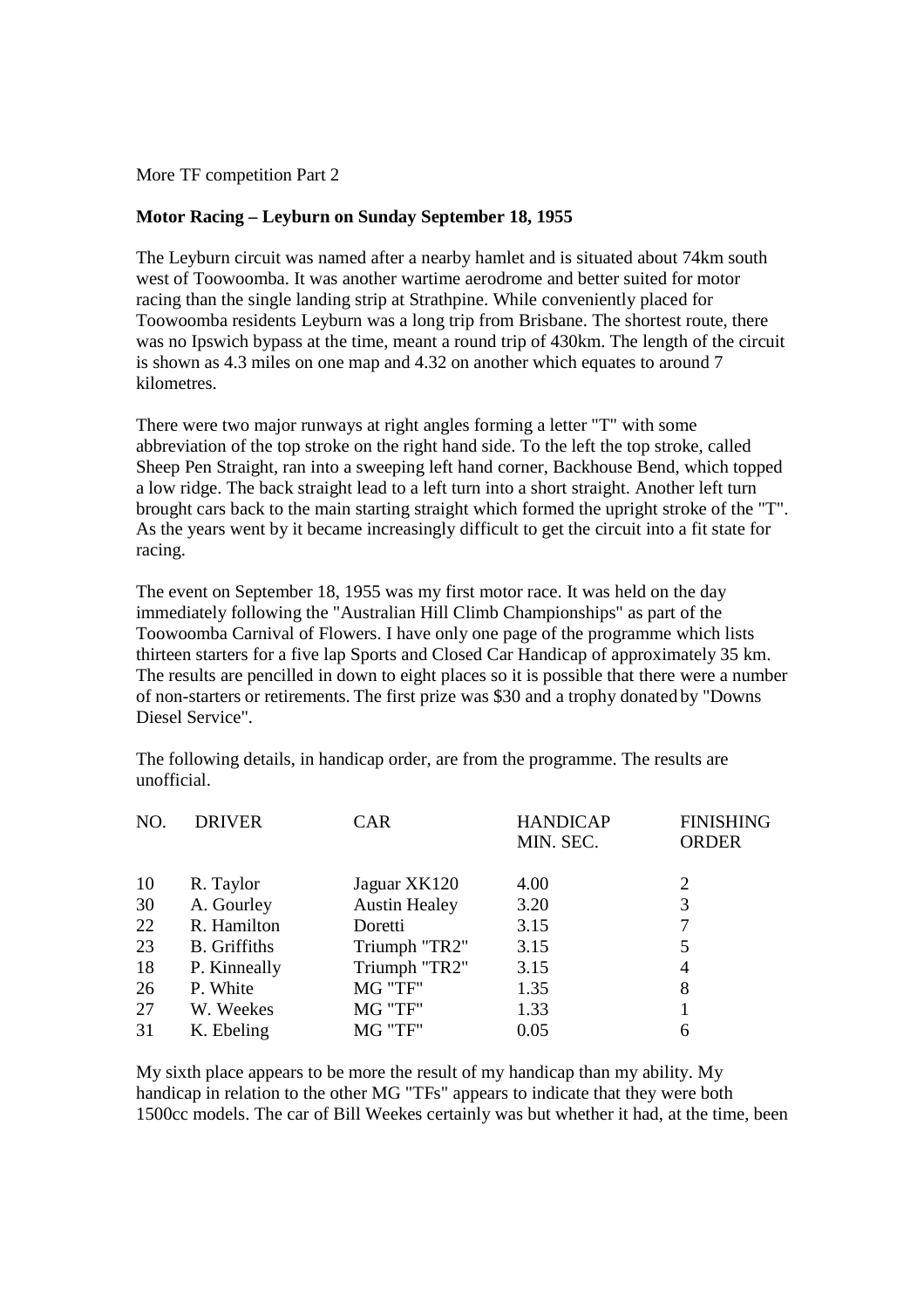fitted with the lighter "Buchanan" fibre glass body is not known. It was recognised as one of the faster "TFs" competing in the nineteen fifties. Bill was going well on this occasion as he passed as he passed me on Lap 3 after starting 1m. 28s. behind me. The Doretti driven by R. Hamilton which gave me 3m. l0s start, as did the Triumphs, passed me on Lap 5.



*The Doretti, shown here at the Toowoomba hillclimb*

While basically a Triumph "TR2" with a body by the "Swallow'' coachbuilders the Doretti seemed to have the legs of the Triumphs at sprints and hill climbs. It did not do so well on this occasion as at some stage of the meeting it had bearing problems. This may have been the reason I finished in front on this occasion.

My diary also tells me that the Kent MG "TF" dropped a valve and a Riley, possibly the special of Stan Mositter, and an MG "TC", possibly the sometimes blown car of Beau Mossitter, burnt pistons.

It was an incident packed day as the supercharged, certainly not turbocharged in 1955, MG Special of N. Huch caught fire at Porter Corner, at the end of the main straight, and was burned out. Some of the fuel pipes were of plastic or rubber, and the fuel used very volatile. Once the fire got under way the limited facilities available could not cope. The driver was unhurt.

As there were no sponsors and he was racing on a shoe string budget there was a whip around among other drivers to help him out. Later there was some dissatisfaction as the story going around was that he had used the money to buy a Norton motorcycle. His name does not reappear on any later programmes or result sheets in my possession. It was also at this meeting that Pat Kinneally overturned his Triumph TR2 at one of the corners of the short bottom straight. There were no roll bars in those days but he escaped unhurt with little damage to the car.

Early on the day of the race, after I had done a couple of practice laps, one of the drivers, who passed me in Backhouse Bend at the end of the Sheep Pen Straight, asked me if I had been taking the bend flat out. You may rest assured that I had not as, so far as I was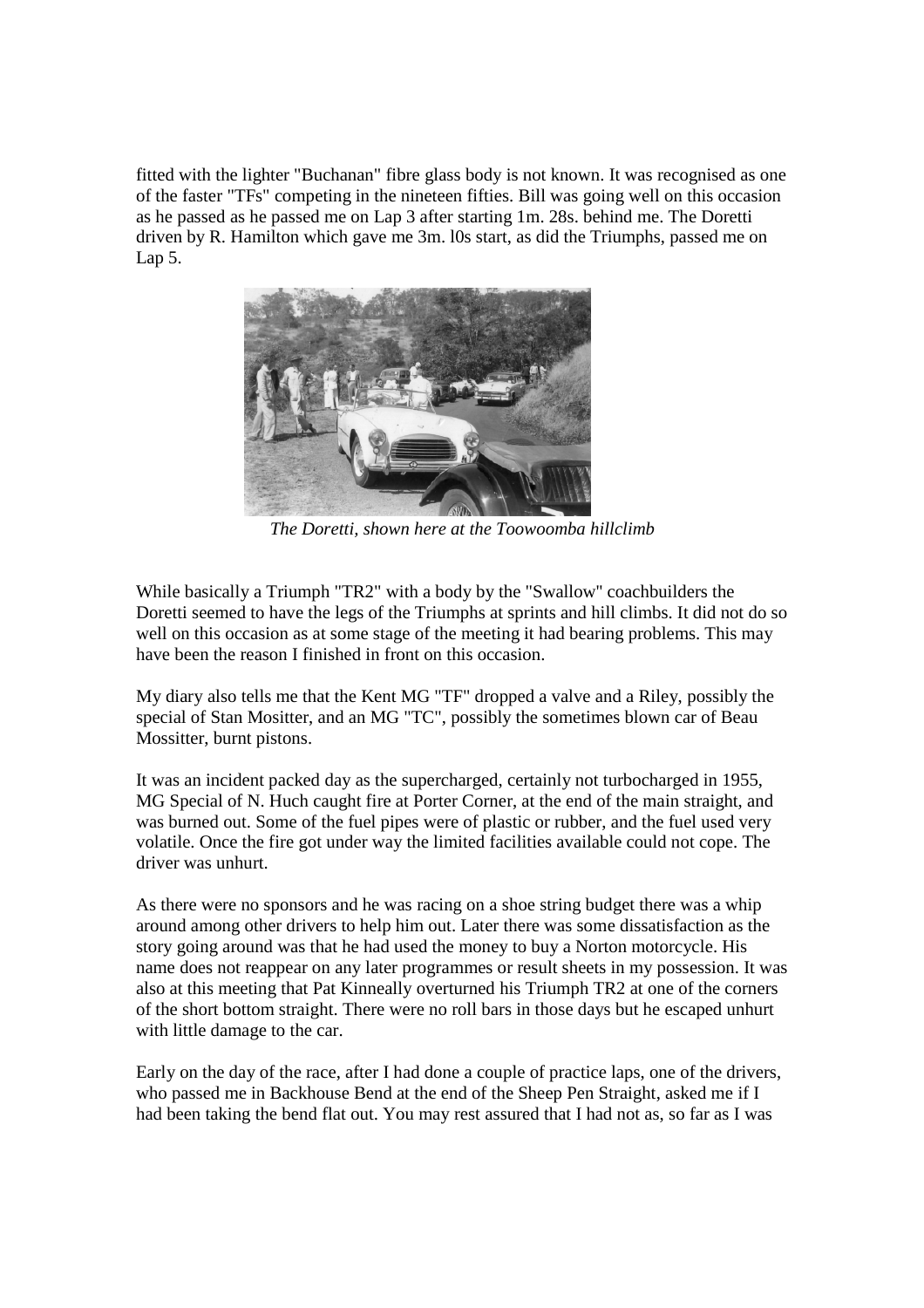concerned, I was going as fast as I dared. The driver concerned, Beau Mossitter, who drove a white supercharged MG "TC", told me that I should be able to take the bend at full chat so the next time round I kept my foot flat to the floor. Going into the bend it seemed much too fast so I backed off a little only to find that it felt worse still and the foot went hard down once again. From then on I took it flat out every lap. Going on the results of earlier sprint meetings it is unlikely that it was any faster than 120 km/h.

### **Telegraph Rally – Weekend of October 1 and 2, 1955**

Having enjoyed the event and been satisfied with the placings obtained in the Telegraph Rallies in 1953 (in the MG "TC") and in 1954 (in the MG "TF") an entry in the 1955 rally, again in the "TF", seemed logical.

The event was to include an overnight stop at Lismore. I did not realise what was in store. On this occasion I had nominated a friend Harry Holmes as navigator but due to changed circumstances was to have a workmate, Les Jordan, to accompany me. Once again the start was from the Exhibition Grounds in Brisbane. As it was a bright sunny morning and we had some spare time before our scheduled start time of 10.35 am we took the opportunity to replace the speedometer cable in the hope of curing the tendency of the needle to float madly. We placed the car over a gutter in someone's driveway to make access easy only to find the wrong cable had been provided. We drove back into town for the correct cable which we decided to fit on the spot. Only then did we find we had left the pliers we needed in the gutter used earlier. When we got back to the street near the Exhibition grounds the pliers were fortunately still there. After all the mucking about, the speedometer was still erratic.

We were car 156 and began the day fairly well. Just what route we took out of Brisbane to get us into the Gold Coast hinterland I can't recall. It was not long before we reached the narrow road, gravel in those days, leading up to Tomewin and the Border Gate and on to Murwillumbah. We managed to keep on schedule by passing a number of slower cars on the way up to the gate but ran into trouble a few kilometres beyond. Trouble was in the form of a Model "A" Ford utility. We locked our right front wheels together and the two cars finished up blocking the roadway.

The road wasn't blocked for long as the following competitors soon combined to move both vehicles into a position which allowed other competitors to get by. Our rally looked to be over as the car had about 17cm of toe-out with little hope of a quick roadside repair. As well we had to wait for the arrival of the police. Should you happen to come across an MG "TF" with Chassis Number TF4304 you will find a dent in the chassis where the rim of the wheel had been forced back against it. The policeman after his arrival some time later, and inspection and measurement of the accident scene, summed up the situation in this way. A Ford 150cm wide, an MG 150cm wide and a roadway 270cm wide. It was simply another case where two into one won't go! The Ford had been on the side of the road cut into the hill but on our left side the road dropped away quite sharply into a banana plantation and we most certainly would have rolled over had we left the road. The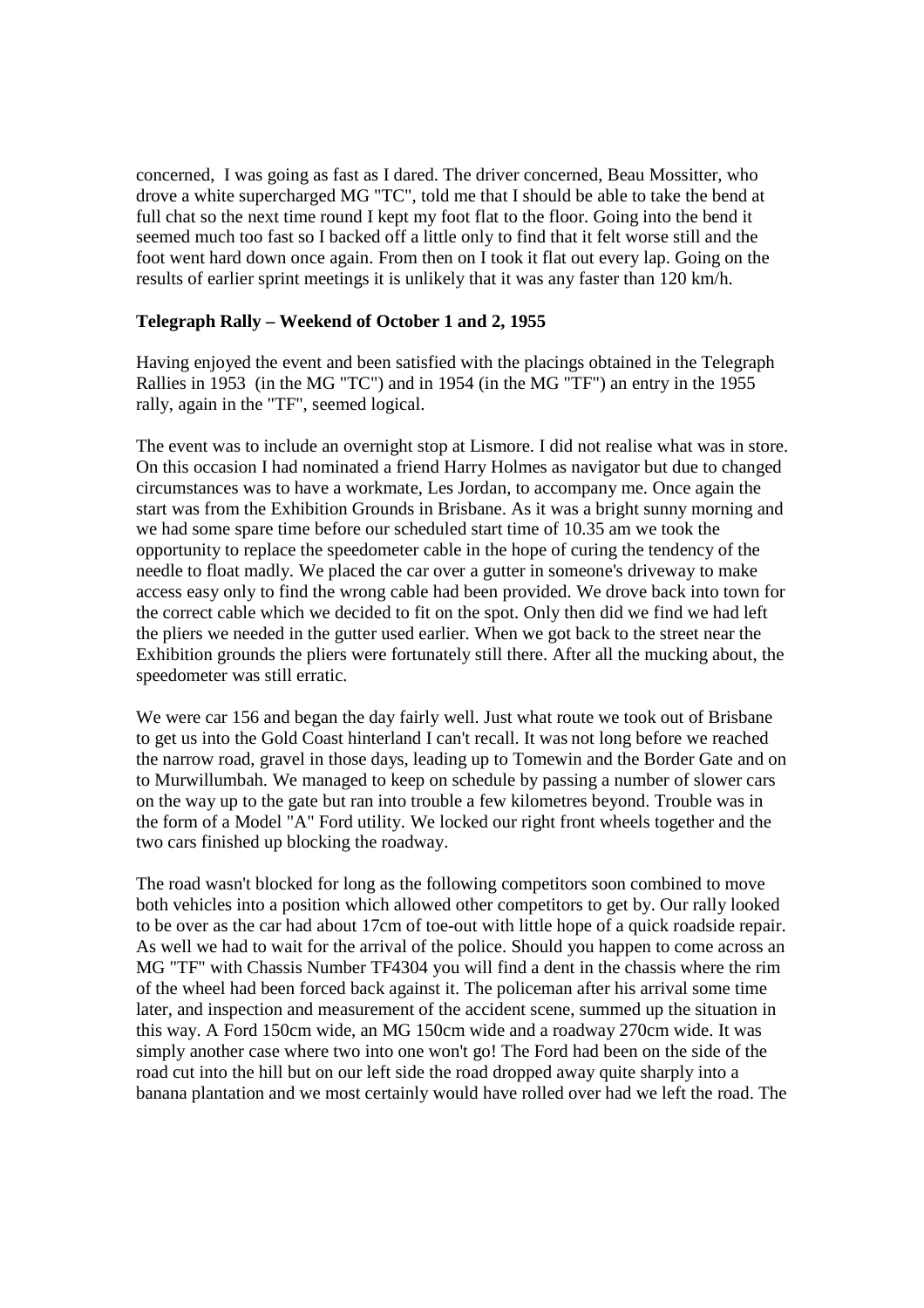driver of the Ford could possibly have given us a little more room but no doubt it was a shared responsibility.

We were able to reduce the toe-out a little by belting the bent part of the steering gear with the wheel nut hammer and taking all the adjustment out of the track rod. The car didn't steer too badly but when we reached the bitumen road the tyres began to protest and set up a continuous squeal. At Murwillumbah we turned a garage forecourt, closed to Saturday trading, into a workshop and dismantled the badly bent arm which connected the track rod to the swivel post carrying the front wheel. We were able to straighten the offending arm a little using a hammer but nowhere enough to get rid of all the toe out. At this stage we heard noises from inside the garage and on walking around the back found someone was working there. We were able to gain his attention and sympathy and the bent arm was straightened further using an hydraulic press. It took two attempts to get it right but it was well worth the small amount it cost us. After the arm was refitted we adjusted the toe out to as near to zero as possible. As a measuring device we used the jack handle which had a sliding coupling in the middle. By now it was late in the afternoon and too late to continue so we decided to head back to Brisbane. We were now very hungry and thirsty as we hadn't eaten since breakfast some ten hours earlier. By the time we got to Tugun, one of the southern Gold Coast suburbs, we were more than ready for a meal. First we had a beer at the Tugun Hotel and then, feeling somewhat refreshed, walked to a nearby restaurant called "The Jolly Spot". There is still a restaurant on the site but it has been much modified and has undergone at least two name changes. We each had a whole grilled snapper and it rates as one of the most satisfying meals I have ever had. The following morning, Sunday, we fronted up to see the survivors arrive back at the Exhibition Grounds and to get ourselves officially listed as retired. It was to be the last of the rallies organised by the Telegraph newspaper and my last two day rally.

While I would take part as navigator or driver in a number of shorter rallies organised by the TAC or Brisbane clubs I did not know at the time that a far greater adventure in rallying was in store many years later. What happened then and how it came about is another story.

On the Monday morning following the weekend of the Telegraph Rally a visit was made to the panel shop run by Howards who were the agents for MGs and all Nuffield vehicles. Their quote for the repairs necessary was \$150. Before deciding to go ahead with repairs I visited Howard's showroom to price a new MG TF 1500. They had a cream one available, and after checking on the repair costs for my car, quoted a figure of \$1700 for the changeover. By today's standards it is enough to make you weep but at the time the amount was well beyond my pocket so there was no deal. At the time my annual salary was \$2616 per annum.

The next visit was to the Swift Service Station in Wynnum Road, Morningside. 'The proprietor, Fred Dyke, was also a Nuffield dealer and well known to motorsport enthusiasts and MG owners. He offered me space in his workshop and some discount on any spares needed for me to make the repairs. As I was on my annual leave this was too good an offer to refuse. The first step was to remove the damaged front mudguard and to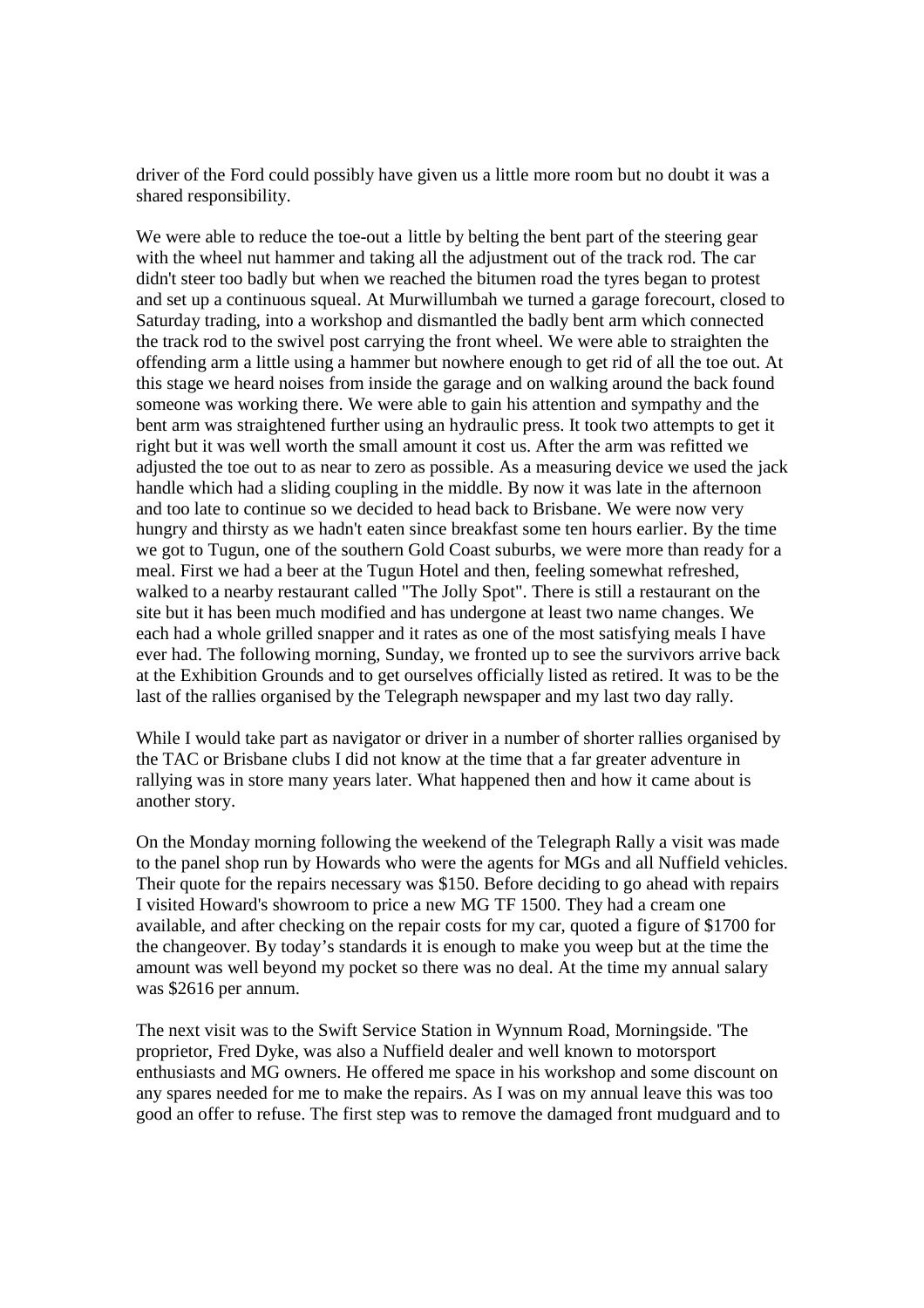take it to a nearby panel beater for some preliminary work while work went forward on the suspension. The bent steering arm had to be replaced and the swivel post on which the wheel turned was straightened on an hydraulic press. After the suspension was reassembled and aligned the guard was refitted for final attention and painting. The final cost of the repair was far less than the original quote due to my own efforts and the assistance of Fred and his staff.

Some weeks later I received a letter from the owner of the Ford asserting that as I was to blame for the accident he expected to be reimbursed for the \$66 repair bill for his utility. As the police report suggested that we were equally to blame I replied that in the circumstances I was prepared to pay half of his repair costs provided that he paid half of my quoted repair costs of \$150. I still have the letters concerned. His reply reads "Thanks for your letter, re accident. Guess we have both suffered losses, let's forget it. I wish you the compliments of the season, a Merry Xmas and a Happy New Year.''

# **Motor racing – Strathpine on Saturday October 8, 1955**

I have a clipping which announces that the MG Car Club would be promoting their first Strathpine motor race. Even though I was there I did not compete and in fact a diary entry notes that I accompanied Fred Dyke to the course as a spectator. Indeed I had not submitted an entry as I had planned to tour North Queensland and to visit friends and relatives. These arrangements had to be postponed until I had repaired the damage resulting from the rally.

# **Motor racing – Lowood on Saturday November 26, 1955**

I was only a spectator at the Lowood trophy Motor Race Meeting, conducted by the Queensland Racing Drivers Club. As the names of many of my sports car driver friends do not appear on the programme it seems probable that it was closed to members of the QRDC. Despite having a programme I did not record results other than those for the opening three lap event for "Sports Cars and Saloons of Under 1500 cc.'' These were, in place order, Lionel Ayers (MG TC), Alan Wickham (MG TC), and the Continental Cars Pty Ltd (Simca Aronde) entry driven by K. Smyth.

The Lowood circuit was another abandoned wartime aerodrome used for motor racing. It was named after the township of Lowood which is in the Lockyer Valley about 80 km from Brisbane. It may be a little less since the Ipswich bypass was completed, probably in the early nineteen sixties. In my photo album there is a photo of a working bee erecting temporary toilets prior to a Lowood meeting. The walls consisted of the remains of huge packing cases and disposal was in trenches dug in the ground. If you expected any of today's motor racing spectators to use the type of facilities provided at that time they would stay away in droves.

I was there at least once in my motorcycling days and on a number of occasions while I owned the TF but it was never raced there. At one meeting I was able to convince the driver of an MG TF that he should run in an event using an "Index of Performance"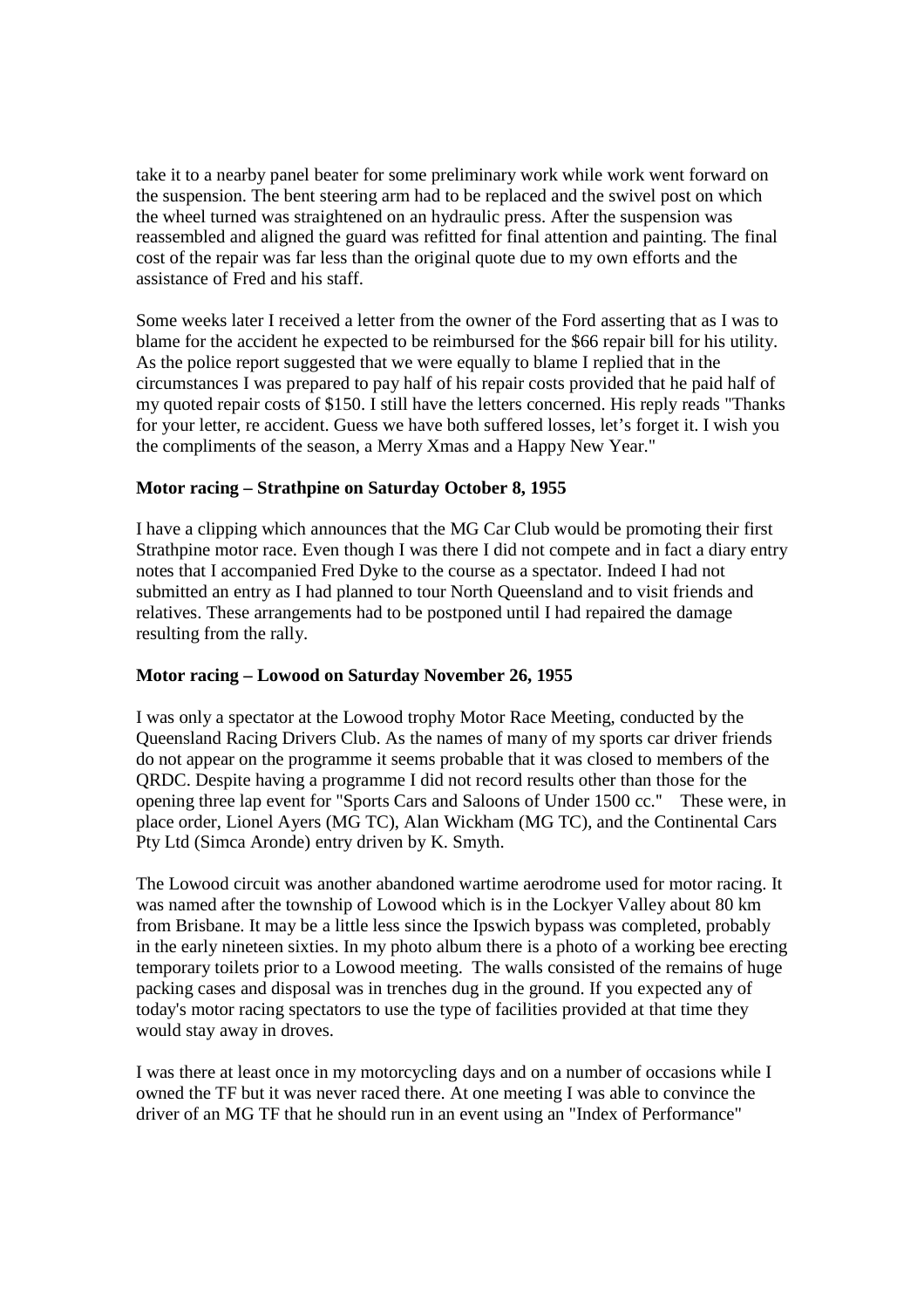formula to decide a winner. Using the information provided by the timekeepers for the earlier events I felt sure, from my calculations, that his TF 1500 was well in the running. As it turned out he won the "Index of Performance" event quite easily. At one of the first, if not the first meeting at Lowood one of the drivers went into the wall of one of the hangers still standing and was badly cut about the face. The driver was, I believe, J.Taylor who was an active member of the TAC for many years. There are no prizes for working out the reason why one corner was called Hanger Bend for the early race meetings. Another called Tarampa Bend was named after a small mountain nearby. Names of corners were to change as sponsorship money became available.

### **Speed Trials – Leyburn on Sunday February 19, 1956**

The section of the Leyburn circuit known as Sheep Pen Straight was used for sprint meetings by the Toowoomba Auto Club. The start line for sprint meetings was usually at the sheep pens where a fence across the straight had to be taken down, with the owners permission, for the duration of the event. This straight was used for the sprints as it was possible to go back to the cattle grid at the entry for a longer run into the timed section of the flying quarter mile. It had a bitumen surface all the way and probably had been an access road for entry to the aerodrome. If you were still going too fast at the end of the straight after the timed section there was always room to pull up with safety on the rise into Backhouse Bend. On one occasion the Anderson family provided planks across the cattle grid to allow Mrs Anderson to have a longer run into the timed section in one of the Jaguars she drove. I do not recall being at the event but always understood that it had been the D type Jaguar. In later years it was generally accepted, in a sort of gentleman's agreement, that all flying starts began at the entry cattle grid.

This February 19 event was apparently sponsored in some way by the government owned air line, then called Trans Australia Airlines, as it was promoted as the "TAA Sprints". The report in Motor Sport in Queensland says "Unfortunately for both competitors and spectators alike, rain intervened and caused the cancellation on safety grounds of the sprints organised by the Toowoomba Auto Club, at Leyburn.''

Before the meeting was abandoned the competitors in all classes were able to complete the standing start event and the Closed Cars and the Racing Cars had time for one run at the flying quarter. This gave Mrs Anderson (" D" Type Jaguar) the chance to set a new speed record for Leyburn and Queensland of 217.58 km/h (132.5 mph). The Leyburn record had previously belonged to Cyril Anderson (Jaguar Special ) at 202.56 km/h(125.87 mph). Lionel Ayers (MG "TC") set a new standing start record of 18.3 seconds for Class "F" Sports Cars to better his existing record by 0.59 seconds. The Class G Sports Car record of 22.6 seconds was beaten by Peter Downing in the Riley Imp with a time of 2l.42 seconds. Steve Ames (Alfa Romeo) broke both standing and flying event records in Class D for Racing Cars to better the old record of C. Whatmore (Studebaker Special). In the Closed Car section the best speed recorded was that of A. Wickham (Holden) 135.7 km/h (83.7 mph) and the best standing quarter time that of L. Bailey (Bristol 203) 20.06 seconds.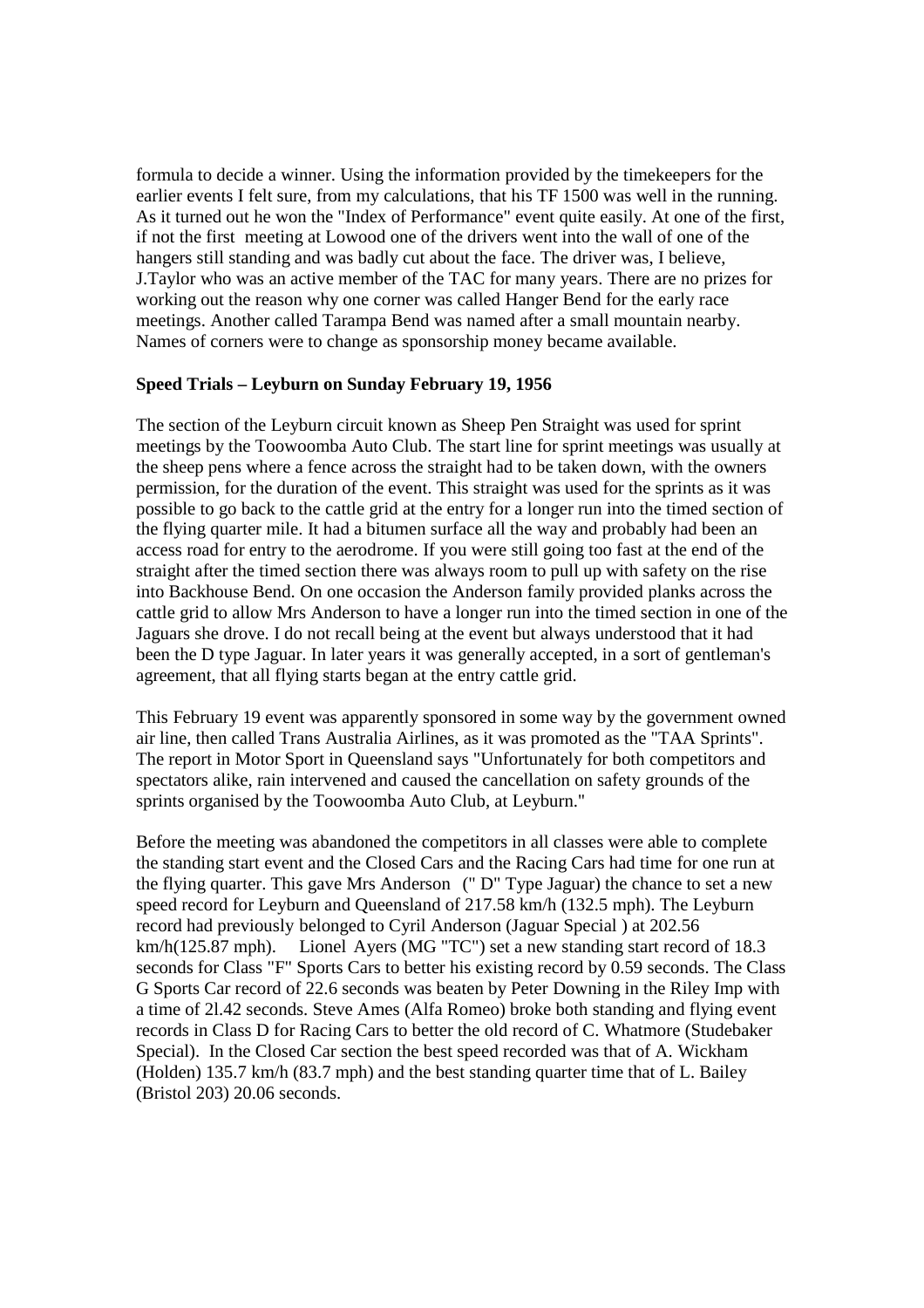The Closed Car record, in Class "F" flying was broken by E. Burrows (MG Magnette) with a time of 21.70 seconds to better the record held by another Magnette of 23.16 seconds. The times for competitors, other than Closed Cars, were as follows:

| <b>DRIVER</b>                | <b>SPORTS CARS</b>   | <b>CLASS</b> | <b>STANDING</b> | <b>FLYING</b>            |
|------------------------------|----------------------|--------------|-----------------|--------------------------|
|                              |                      |              | <b>START</b>    | <b>START</b>             |
|                              |                      |              | <b>SECONDS</b>  | <b>MPH</b><br><b>KPH</b> |
| P. Downing                   | Riley Imp            | G            | 21.42           | na                       |
| V. Jordan                    | <b>MG TF</b>         | $\mathbf F$  | 22.05           | na                       |
| K. Ebeling                   | MG "TF"              | $\mathbf{F}$ | 25.18           | na                       |
| W. Weekes                    | MG "TF"1500          | $\mathbf F$  | 19.48           | na                       |
| L. Ayers                     | MG "TC"              | $\mathbf{F}$ | 18.30           | na                       |
| J. McKinney                  | Porsche              | $\mathbf F$  | 19.80           | na                       |
| J. Poteri                    | <b>Austin Healey</b> | D            | 18.88           | na                       |
| M.A. Kent                    | <b>Austin Healey</b> | D            | 20.11           | na                       |
|                              | <b>RACING CARS</b>   |              |                 |                          |
| A. Griffiths                 | Wylie Javelin        | $\mathbf F$  | 16.36           | 106.6 171.55             |
| K. Richardson Lago Talbot    |                      | $\mathsf{C}$ | 15.62           |                          |
| Mrs C.Anderson Jaguar D Type |                      | $\mathsf{C}$ | ---             | 135.2 217.58             |
| S. Ames                      | Alfa Romeo           | D            | 15.75           | 113.8 183.14             |

My fastest time of 25.18 seconds was 3.04 seconds slower than my previous best at Leyburn. Perhaps the car was getting a little tired as even a Consul, a four cylinder Ford saloon competing in Class "E", managed 24.17 seconds.

### **Sprints – Strathpine on Saturday February 25, 1956**

While I did not realise it at the time this meeting was to be my last competitive speed event in the MG "TF". The day was to prove that my car was running as poorly as it had done at Leyburn six days previously. My times were in fact slower than those achieved by the other "TF" 1250 cc cars and also slower than the two Morris Minors of less than 1000 cc capacity. This however had nothing to do with the meeting being the last in the "TF" despite my best time in the standing event, of 23.76 seconds, being 3.27 seconds slower than my previous best at Strathpine.

As was usual at MG Car Club sprints the winners of the event was decided on a handicap but no account has been taken of handicaps in the unofficial results below.

| <b>DRIVER</b> | SPORTS CARS | <b>CLASS</b> | STANDING FLYING<br><b>START</b><br><b>SECONDS</b> | <b>START</b><br>MPH KPH |
|---------------|-------------|--------------|---------------------------------------------------|-------------------------|
| R.J. Barrett  | MG "TF"     | E            | 20.09                                             | 75.13 120.9             |